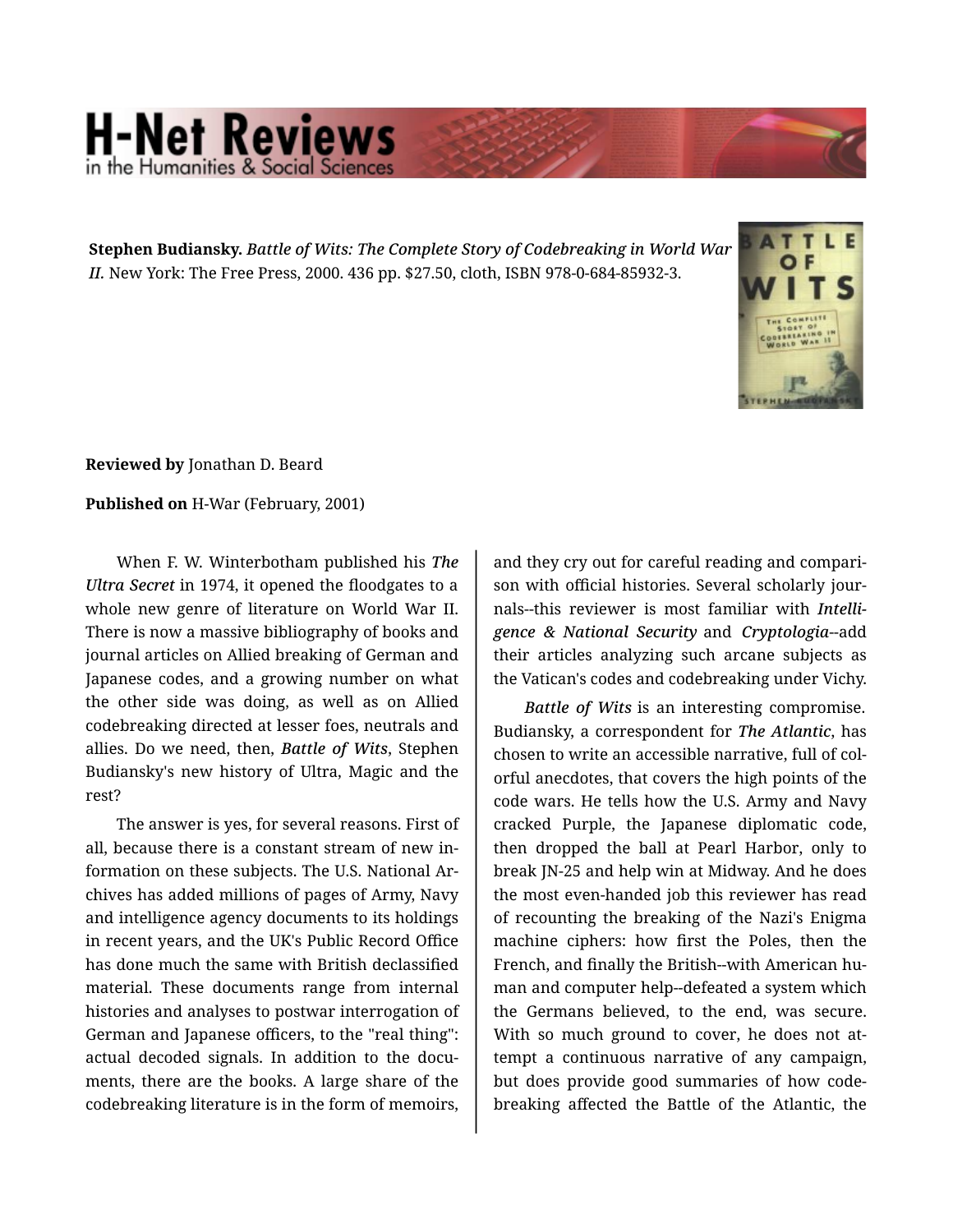*H-Net Reviews*

fighting in the Mediterranean and North Africa, and the American defeat of the Japanese in the Pacific.

Since Budiansky also has a background in ap‐ plied mathematics, he inserts several long pas‐ sages (plus two appendices) that explain (or at‐ tempt to explain, depending upon the reader) the math and logic the codebreakers used to crack machine cipher systems thought to be virtually foolproof. These are well illustrated with clever typography and elegant diagrams. Finally, he has worked with classified and newly declassified ma‐ terial for years, and seems familiar with the new‐ est old material, at least in English, available for research.

As well as retelling the familiar tales of code‐ breaking and its impact on the war, Budiansky has gone beyond any previous study of this type in several respects. For one, he tackles the un‐ pleasant issue of Ultra and the Holocaust. He shows how Bletchley Park--and by extension, Churchill--were aware of what the Germans were doing in Russia from the opening weeks of Bar‐ barossa onwards. The British quickly piled up so many messages dealing with the Einsatzgruppen's activities that a memo was circulated stating that "The execution of 'Jews' is so recurrent a feature of these reports that the figures have been omit‐ ted from the situation reports and brought under one heading...." In fact, the British did do some‐ thing. Churchill spoke out, even though his going public probably did result in the Germans tighten‐ ing their communications procedures. And they kept voluminous records of these atrocities for fu‐ ture war crimes trials--only to realize in 1945 that far better, and ghastlier, evidence made decoded concentration camp rosters superfluous.

A short section near the end of *Battle of Wits* deals with "the Russian problem," something that, even by the standards of secrecy surrounding Ul‐ tra, was kept very secret. There have been several recent books on the Venona decrypts and the evi‐ dence they provide about Alger Hiss, the Rosen‐

bergs, and others. Budiansky summarizes this evi‐ dence, describes how what ought to have been unbreakable "one-time pads" were forced to give up some of their secrets, and names the communist insiders, such as Kim Philby, who betrayed this success to the Soviet Union.

Budiansky has also added the machines to the people. Most earlier memoir literature and other accounts have emphasized the contributions of such heroes as Alan Turing and Joe Rochefort, but without IBM tabulators and British and American Bombes, these men could never have done nearly as much. The card readers and the Bombes--some of the first "computers"--have been mentioned in previous books, but Budiansky provides descrip‐ tions and photographs of the optical comparators and other devices the codebreakers employed. The story of these machines--attempts to harness 1940s technology to do what digital electronics would master a decade later--has never been told in a book aimed at the general reader.

Still, Budiansky has plenty of room for people. The memoirs from Bletchley Park and the Ameri‐ can codebreaking factories in Virginia and the District of Columbia include some women's sto‐ ries. Budiansky points out that thousands of British and American women worked at these lo‐ cations, and he discusses the trials and pleasures of wartime life for these mostly civilian workers. He also provides some excellent anecdotes illus‐ trating the vast gap in class, education and world‐ liness that separated British and American code‐ breakers.

For all its strengths, however, *Battle of Wits* does not live up to its subtitle: it is not "the com‐ plete story of codebreaking in World War II." Bu‐ diansky chooses to concentrate on British and American efforts against German and Japanese top-grade cipher systems. He includes some dis‐ cussion of their similar successes with Italian codes, but there is almost nothing on what the Axis powers did, other than a useful description of the German breaking of the Atlantic convoy